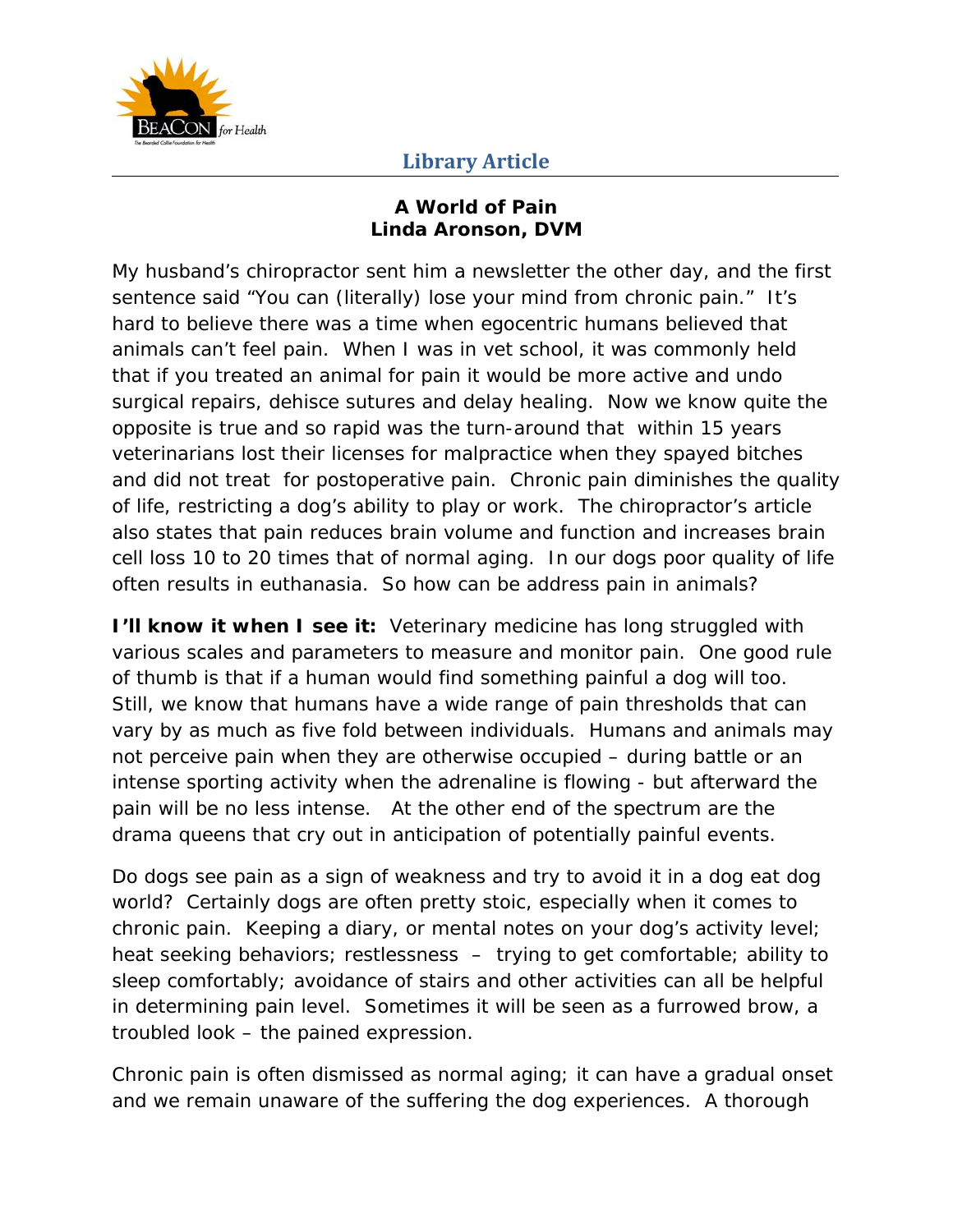

veterinary exam, gait analysis and X-rays for the bony changes of arthritis can help us gain perspective on what we are dealing with. Sometimes we can try a pain-killer and see if there is a change in the dog's attitude and activity. Neurological pain can often go unnoticed. There is good evidence that dogs can get headaches and certain activities can precipitate them. As in humans the body can experience pain memory. One form of this is phantom limb pain where the animal experiences pain even though the body part has been removed. In dogs this may also cause obsessive licking and chewing at areas of the body, especially paws, long after the injury has resolved. After surgery, dogs with good pain control sleep, rest and recover far faster than those that are in pain. Giving pain relief before and during surgery will provide better pain control after surgery and allow us to keep the dog comfortable with lower doses of pain killers. Acute injury however, may require very high doses of pain-killers by comparison.

**Pharmaceuticals:** For acute pain and surgical pain drugs will often be our best choice for rapid onset pain relief. These drugs fall into two basic categories NSAIDs (non-steroidal anti-inflammatory drugs) and narcotics.

NSAIDs have a rather bad rap among dog owners, and while they can cause serious side-effects and even death in some individuals, it must be remembered that they help huge numbers of dogs safely. The patients receiving them also tend to be old and/or debilitated. Of the older OTC NSAIDs only aspirin should be considered for use in dogs. The biggest downside of aspirin is that it can cause gastric ulcers quite easily. Buffered aspirin may reduce the risk somewhat. Also be aware that herbal medicines containing white willow bark will potentiate the risk of using aspirin as it contains aspirin like substances. Less frequently aspirin can cause liver and kidney problems which are more often associated with the newer Cox-2 inhibitors.

Cox-2 inhibitors have fewer deleterious effects on the gastrointestinal tract, but when they do cause problems they tend to be more severe. Unfortunately, it is impossible to determine which dogs will experience problems. Rimadyl (carprofen) is the drug most commonly associated with causing liver damage, and liver enzymes should be monitored in dogs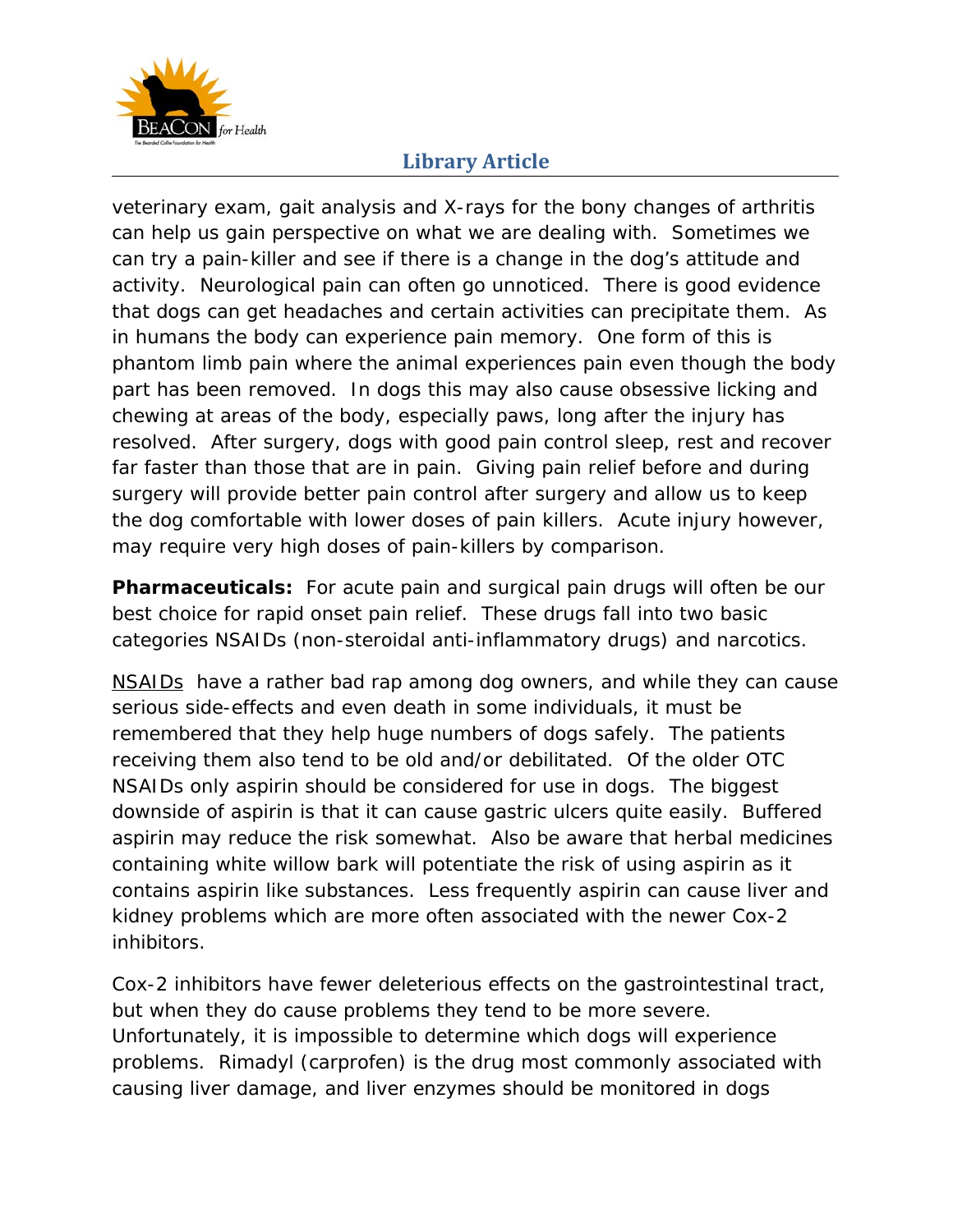

receiving Rimadyl chronically. In practice this doesn't usually happen, as the drugs biggest asset over the other drugs in the class is that it is cheaper.

For arthritis, Deramaxx (deracoxib) is probably the most effective. Some individuals seem to be at higher risk for gastric bleeding on this drug. Previcox (firocoxib) may be more effective for some dogs. The other Cox-2 inhibitor commonly used is Metacam (meloxicam). The veterinary drug is prescribed as a honey flavored liquid. The generic human form of the drug is very cheap; the biggest downside is achieving the correct dose – a 50 lb dog needs about 1/3<sup>rd</sup> of an unscored, small pill. Liquid Metacam is most easily dosed at the correct dosage. Be careful not to overdose your dog as it will make negative side effects more likely. Corticosteroids are antiinflammatory but do not provide pain relief. They also cause the breakdown of cartilage. They may be injected into severely damaged arthritic joints in which little to no cartilage remains in order to provide some quality of life for a severely disabled animal.

Narcotics can provide effective pain control. Addiction in the dog is not a concern, but may be a consideration when it comes to sending these drugs, most of which are controlled substances, home. For this reason they are more likely to be administered in the veterinary hospital. Another downside is short duration of action for many drugs in this class, meaning that frequent dosing is needed. Some drugs are produced in combination with NSAIDs – Vicodin (hydrocodone/acetaminophen), codeine/aspirin combinations.

Dogs will sometimes be sent home after surgery with fentanyl patches. The narcotic is absorbed through hairless skin providing a constant pain relief. Most dogs will leave these alone, but care must be taken handling the patches and to prevent the dog ingesting them. Obviously small children or other pets swallowing one would also be at risk. Tramadol is an opiate agonist, but not a narcotic. It is not a controlled substance, but there is still the potential for human abuse. It can be an effective treatment for pain alone or in combination with other drugs. Gabapentin is an anti-seizure drug that is effective against extreme pain, such as that of cancer patients or in neurological conditions. Amitriptyline is a tricyclic antidepressant, but it may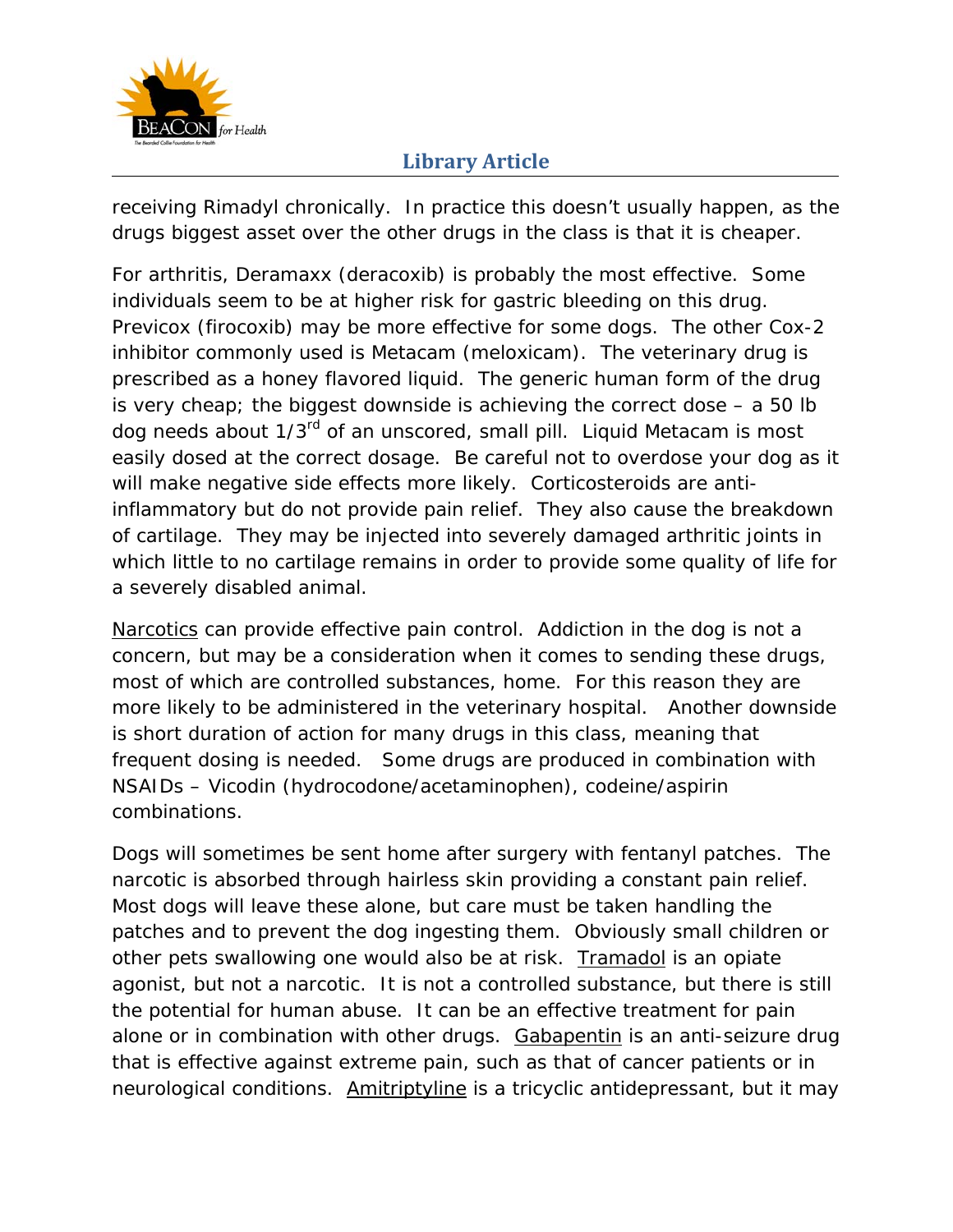

produce some of its effect by ameliorating pain and has been used for this purpose. It may explain why some dogs with acral lick syndrome (chronic licking of the paws) respond well to this medication if the cause is actually pain memory rather than an anxiety disorder.

Several **herbs** can reduce inflammation and may be as effective as some of the milder NSAIDs, these would include willowbark, bromelain, boswellia, devils' claw, ginger and curcumin/turmeric. Like the NSAIDs they mostly act on prostaglandin levels and care should be used if the dog is also receiving an NSAID. These herbs are often found in combination preparations for treating arthritis. Other frequently used ingredients include glucosamine, chondroitin, cetyl myristoleate, shark cartilage, green lipped muscle, etc. These are generally safe. Glucosamine may induce insulin resistance so should not be used in diabetic dogs without consulting your veterinarian. In my experience you may need to experiment with various products to find one that works well for your particular dog. Chinese herbal remedies for pain may be very useful, but beyond the scope of this article.

**Thinking outside the box**: Other treatments can also provide considerable pain relief and whether you worry about side-effects, don't like drugs or they aren't effective for your dog it is worth exploring alternatives especially when your dog has a chronic condition.

Acupuncture has long proven its worth in the control of acute, chronic and phantom pain. Chiropractic adjustment can be used too. Both modalities may work in conjunction with other pain treatments or alone to provide relief.

Laser treatment, cold and infrared, is increasingly common as a treatment for pain. It may take several appointments before you see significant improvement, while in other cases relief can be immediate. Don't overlook the obvious either. Dogs with arthritis and other chronic conditions may receive huge benefits from simply shedding some of the extra weight that puts a strain on defective joints. Massage can be a wonderful bonding experience for you and your dog, and the movements can help unknot and rearrange painful muscles and joints. Ice packs can be very helpful for acute injuries while heat is soothing for chronic pain. Orthopedic beds can